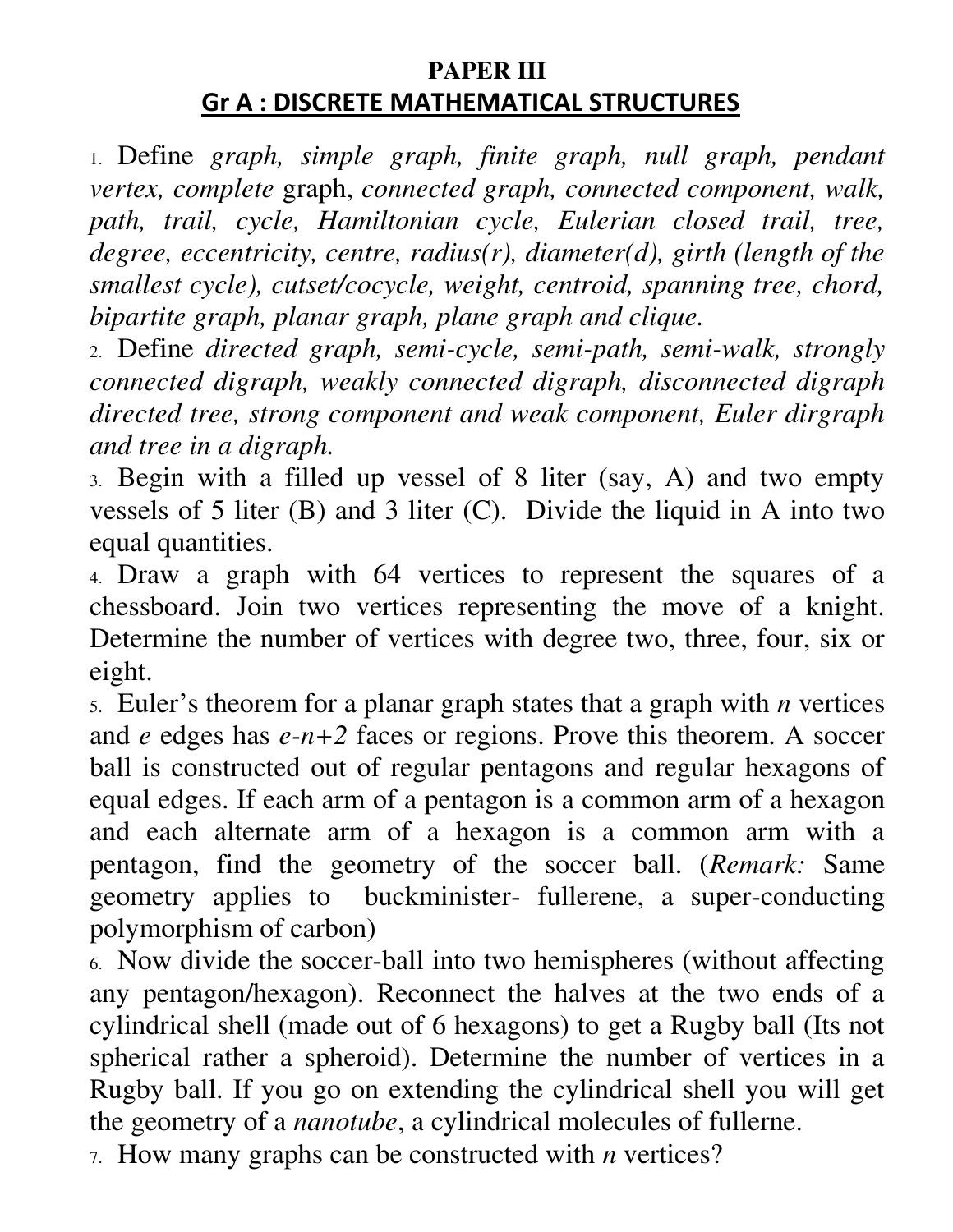8. How many binary trees can be constructed with *n* vertices?

9. Determine the *Euler digraph* for a *k-cube.* A *k-cube* is a graph whose vertices are ordered k-tuples of *0*s and *1*s. Two vertices are connected iff they differ exactly in one coordinate. Show that a k-cube is bipartite. Also determine the vertex set of each partition.

10. Define *arborescence, oriented tree and binary tree (topological bifurcating arborescence).*

11. Prove the following theorems:

i) the sum of the degrees of all the vertices in an undirected graph is twice the number of edges.

ii) the number of vertices of odd degree in a graph is always even.

iii) Maximum number of edges in a simple graph with n vertices is *n*(*n-1*)/2.

iv) If a graph has exactly two vertices of odd degree, then there must be a path joining these two vertices.

v) A simple graph with *n* vertices and k components can have at most  $(n-k)(n-k+1)/2$  edges.

vi) If G be a graph with *n* vertices, then the following statements are equivalent.

a) G is a tree.

b) Any two vertices in G s connected by a unique path.

- c) G is connected and the number of edges in G is *n-1.*
- d) G is *acyclic* and the number of edges in G is n-1.

e) G is a minimally connected graph.

f) G has no cycle but connecting any two vertices with an edge will create a cycle.

vii) Let G be a tree with  $n_i$  number of vertices with degree *i*, where 0  $\leq i \leq m$ , *m* being the maximum degree of a vertex. Prove that total number of leaf nodes will be

$$
n_0 = 1 + \sum_{k=2}^m (k-1)n_k.
$$

viii) Every tree contains at least two vertices of degree *1*(*n*>*1*).

ix) A tree can have at most two centres.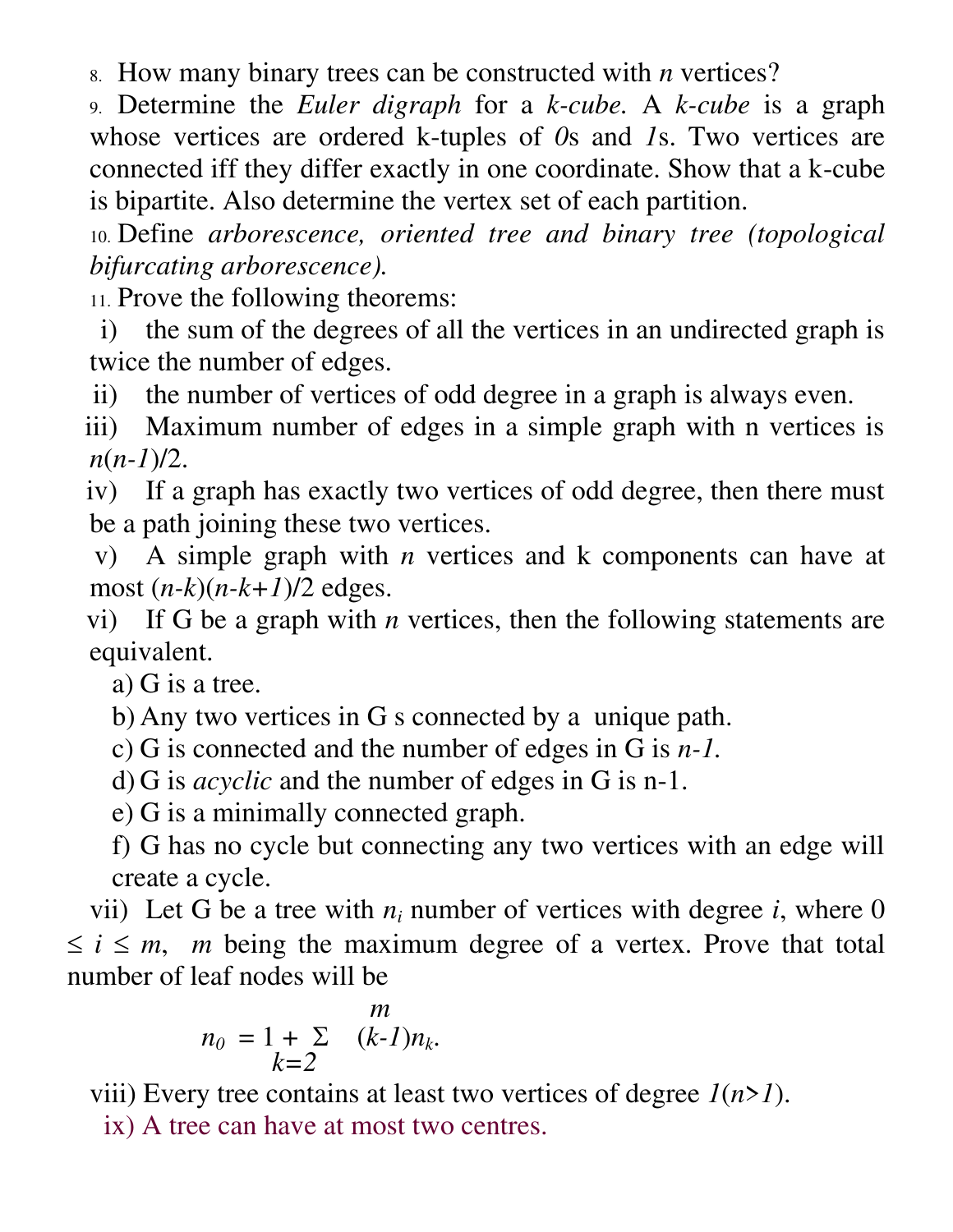x) In an extended binary tree with *n<sup>e</sup>* external nodes (*i* th external node has a level *li*)

$$
n_e+1- l_i
$$
  

$$
\sum_{i=1}^n 2 = 1
$$

12. Prove that either **G** or complement of **G** will be connected.

13. Show that deletion of an edge can increase the number of components by at most unity.

14. Show that there is a *u-v* walk in **G**, iff there is a *u*-*v* path.

15. A *k- regular* graph of *girth* (length of the smallest cycle) *five* has  $k^2$ +1 vertices or more.

16. Each vertex of a connected graph **G** has an even degree. For any *v* **V** show that  $w(G-v) \leq \frac{1}{2}$  degree(v)

14. If the minimum degree  $(\delta)$  of a graph **G** is two or more, then show that **G** contains a cycle of length  $\delta+1$  or more.

15. Find out Euler trail and a Hamiltonian cycle for the following *Kuratowski* graph **K5**.



16. How many vertices are there in the *Kuratowski* graphs  $K_n$  and  $K_{m,n}$  $\gamma$ 

17. Describe the complement graph of **Km,n** .

18. Find out the center, radius and diameter for the following graph.

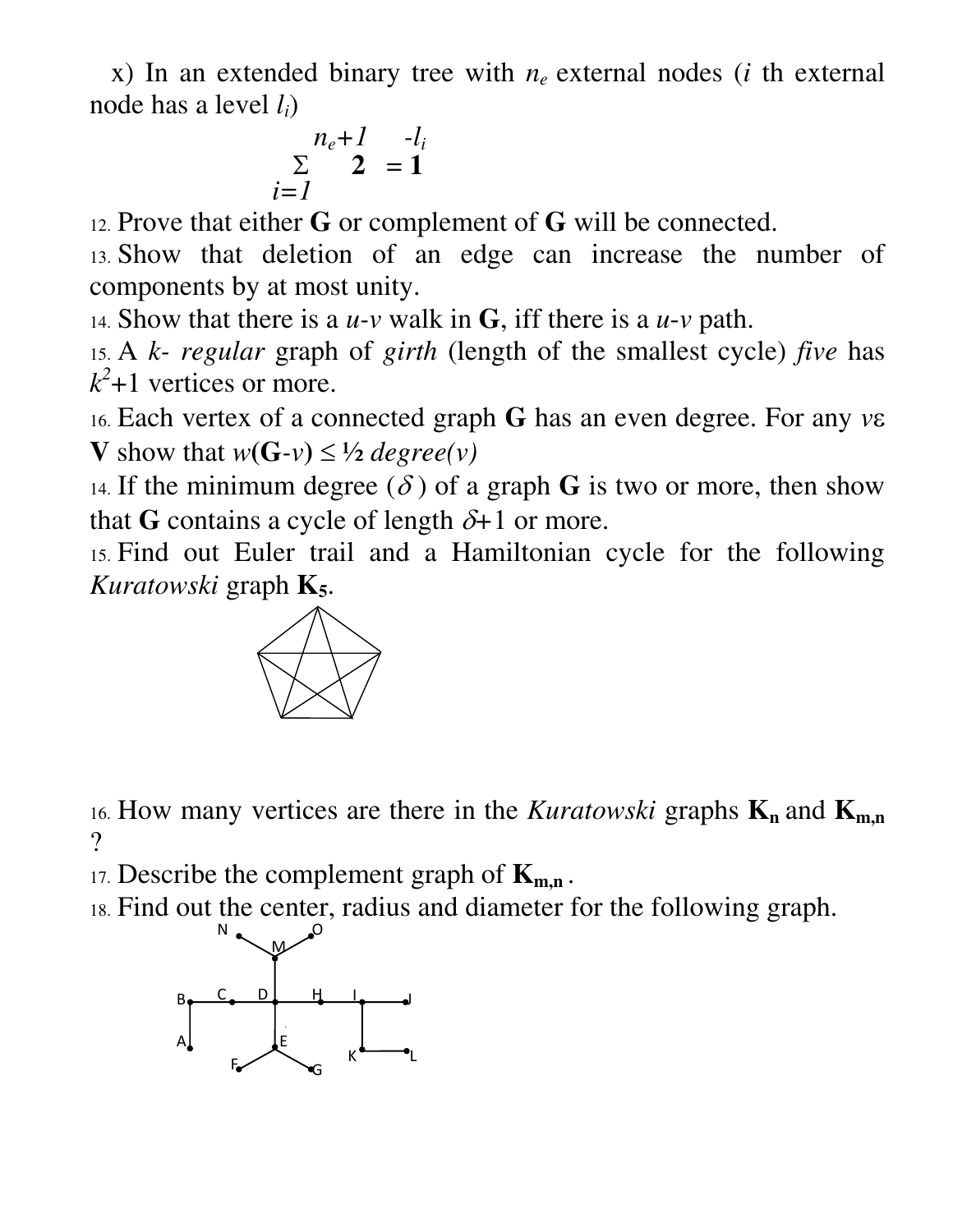19. Define *incidence-matrix*, *adjacency-matrix* and *adjacency-list*.

20. Show that  $r \leq d \leq 2r$ , *r* and *d* are the *radius* and *diameter* of the graph.

21. Show that  $\delta \leq 2e/v \leq \Delta$ 

where  $\delta$  is the *min-degree* 

 is the *max-degree*

 *e* is the number of edges.

22. Show that the  $g \le 2d+1$ , where *g* is the girth of Graph **G** and *d* is the *diameter.*

23. Prove that a graph is bipartite if it does not have any *odd cycle*.

24. Prove that the diagonal elements of  $A<sup>n</sup>$  of a bipartite graph **G** are all zero.

25. If a *k- regular* graph has bipartitions **X** and **Y** then |**X**| =|**Y**|

26. If a simple and connected graph **G** has no induced *subgraph* containing *two* edges then prove that **G** is complete.

27. From graph theoretic approach show that

 $^{n}C_{2} = ^{k}C_{2} + k(n-k) + ^{n-k}C_{2}$ 

28. Show that every tree with exactly two out-degree vertices is a path.

29. Show that if **G** is a tree with  $\Delta = k \geq 2$  then **G** has at least *k* vertices of degree **1.** 

30. If T be an arbitrary tree of *n* vertices, and **G** be a graph with  $\delta \ge n$ -1. Then prove that **G** contains a subgraph isomorphic to T.

31. Show that you can give an enumeration of the vertices of a tree **T**.

32. Prove that an edge *e* of **G** is a cut edge iff *e* is contained in no cycle.

33. Addition of any edge *e* to a given tree **T**, *i.e.* T+*e* contains a unique cycle.

34. Show that a graph is bi-connected iff every two vertices of that graph be connected with two internally disjoint paths.

35. A connected graph is Eulerian if and only if it has atmost two vertices of odd degree.

36. Prove that a matching **M** is maximum iff **G** contains no *Maugmented path.*

37. How many maximum matching can be there in **K<sup>n</sup>**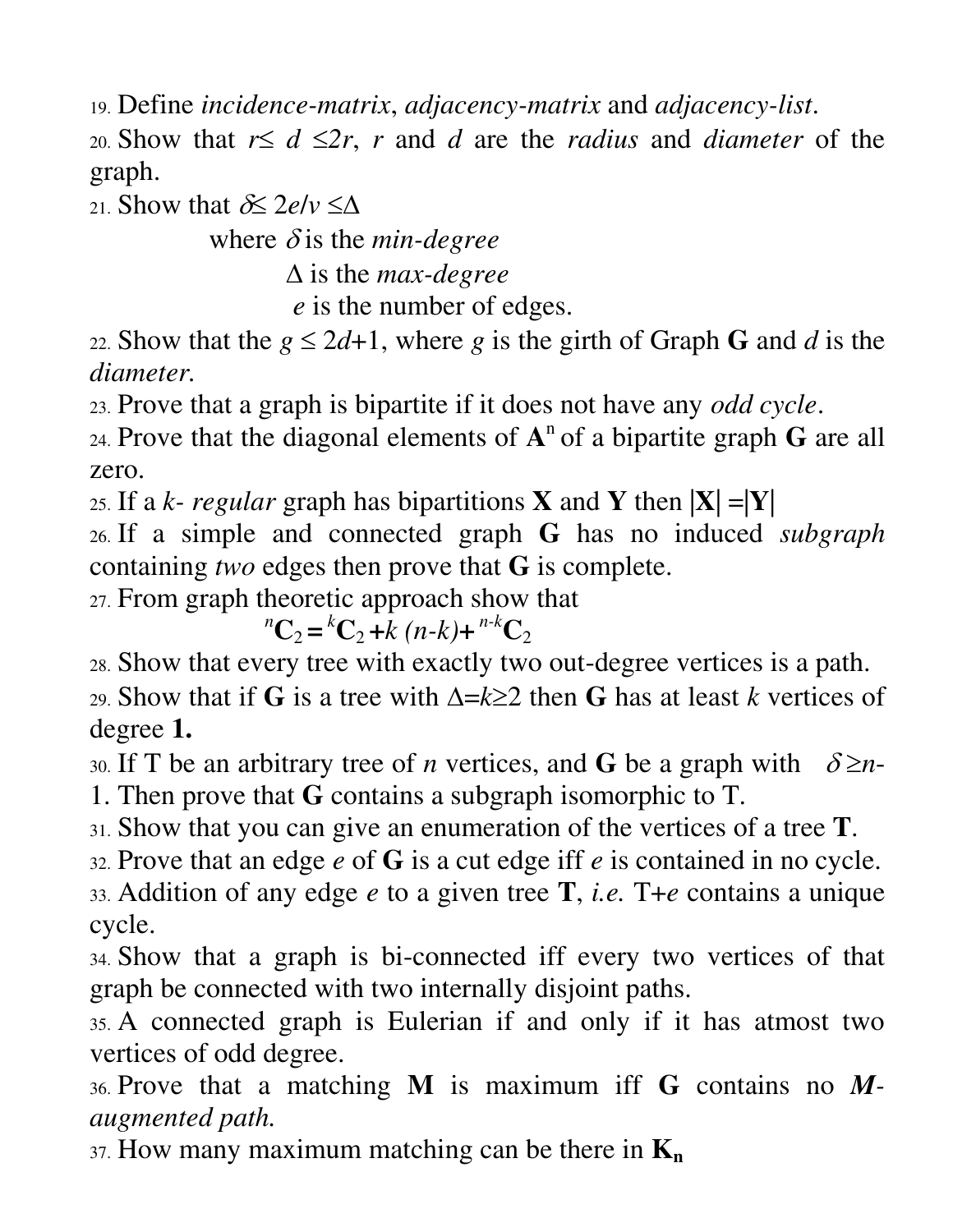38. If **M** and **M/** be two matchings of a graph **G**, then prove that each component of

**MM/** is either a *path* or a *cycle*.

39. Show that a tree has at most one perfect matching.

40. State and prove the Hall's theorem.

41. If **G** is a *k*- *regular bipartite* graph with  $k > 0$ , then prove that **G** has a perfect matching.

42. A set  $S \subseteq V$  is an independent set iff  $V \setminus S$  is a vertex cover of G.

43. Write down the following graph algorithms and illustrate with appropriate example. Find out the complexity of each algorithm.

i) Prim's algorithm to determine Minimum Spanning Tree of a graph.

ii) Dijkstra's algorithm for finding out the shortest paths from a vertex to all other vertices.

iii) Floyd's algorithm to finding out shortest paths in between all pair of vertices.

iv) Warshall's algorithm for finding out the reachability of a vertex from all other vertices.

v) Breadth-first-search algorithm for a graph

vi) Depth-first-search algorithm for a graph.

vii) Hungarian algorithm to determine the maximal matching of a bipartite graph. Illustrate the same with the following graph.



44. Illustrate DFS and BFS on a binary tree.

45. Use BFS and DFS to test reachability (and path) and connectedness of a graph.

46. Prove the De Morgan's laws in set theory, viz

 $(A \cup B)' = A' \cap B'$  and  $(A \cap B)' = A' \cup B'$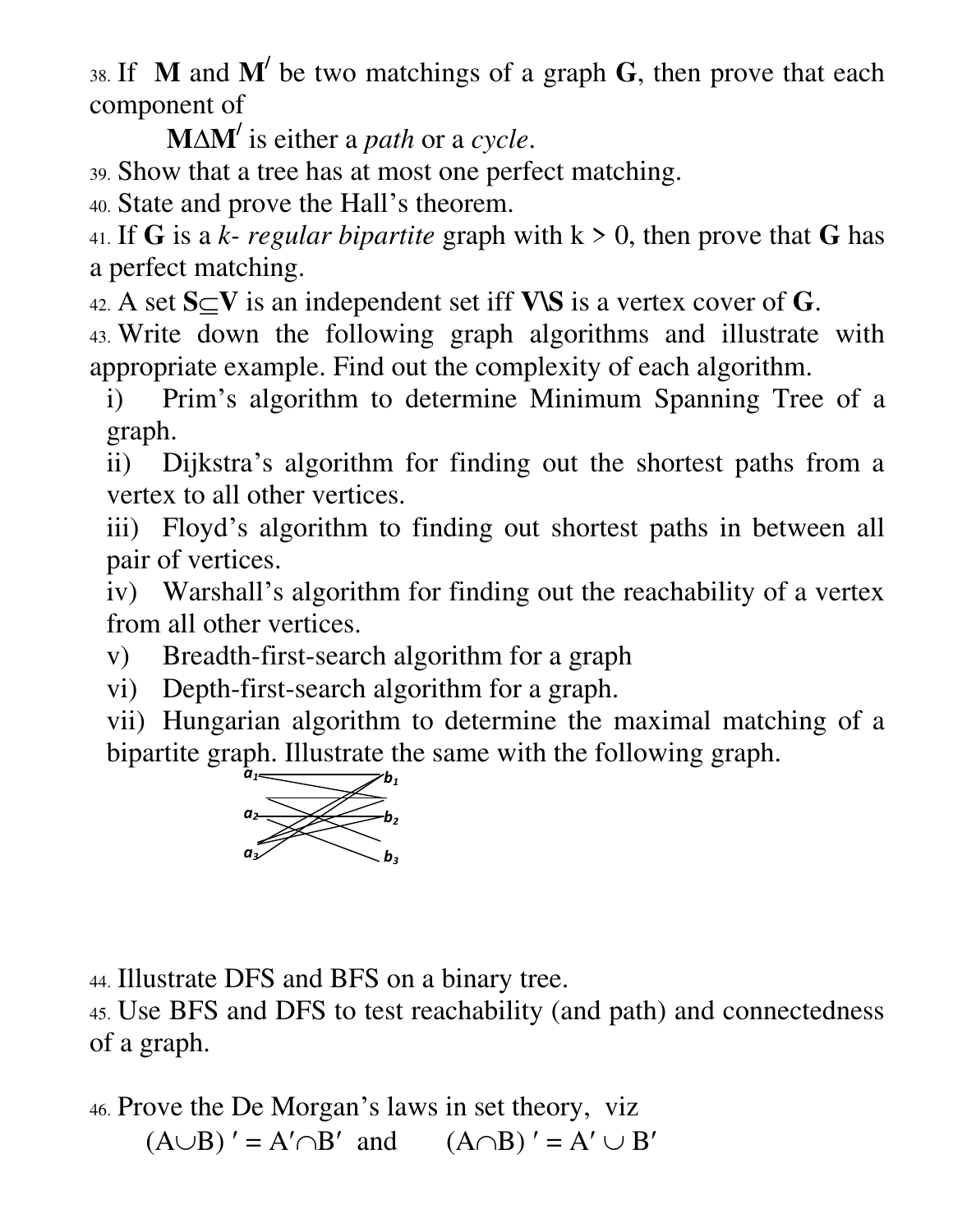47. What do you mean by *power-set* of a set? Prove by mathematical induction that if a set has *n* elements, then its power-set has  $2<sup>n</sup>$ elements.

48. A pizza shop serves pizzas with any combination of the following ingredients:

Mushrooms, pepperoni, peppers, sardines, sausage, anchovies, salami, bacon and peppers.

The shop claim t ffer over 500 verities. The consumer protection bureau does not agree. Who is right?

49. In a room of 100 people, 60 can speak Bengali, 30 can speak English, 40 can speak Hindi, 10 can speak both Bengali and English, 15 can speak both English and 20 Hindi, 20 can speak both Bengali and Hindi and 5 can speak all the three languages. How many of them can speak none of the languages?

50. When does a function have an inverse function?

51. Let  $g : A \rightarrow B$  be a function and let

 $\mathbf{a}$ )  $\mathbf{B} = \mathbf{A}$ ,  $\mathbf{b}$ )  $\mathbf{B} \leq \mathbf{A}$ ,  $\mathbf{c}$ )  $\mathbf{B} \geq \mathbf{A}$ a. In which cases does *g* has an inverse and why?

b. Verify whether the following functions are *one-to-one (injective)* and *onto (surjective)* where *R* is the *set of real numbers* and *Q* is the *set of rational numbers.*

i)  $f: \mathbf{R} \to \mathbf{R}$  defined by  $f(x) = x$ 

ii)  $f: \mathbf{R} \to \mathbf{R}$  defined by  $f(x) = \sin x$ 

- iii)  $f: \mathbf{R} \to \mathbf{R}$  defined by  $f(x) = \sin^2 x + \cos^2 x$
- iv)  $f: \mathbf{R} \to \mathbf{R}$  defined by  $f(x) = x^2$
- v)  $f: \mathbf{R} \to \mathbf{R}$  defined by  $f(x) = 1$  if  $x \ge 0$

$$
=-1 \text{ if } x < 0
$$

vi)  $f: \mathbf{Q} \to \mathbf{Q}$  defined by  $f(x) = 5x + 3$ 

52. When is a function called bijective? Give an example.

53. What is pigeonhole principle?

Use it to prove that a function  $f : A \rightarrow B$  cannot be one-to-one if  $|A|$ is greater than |**B**|.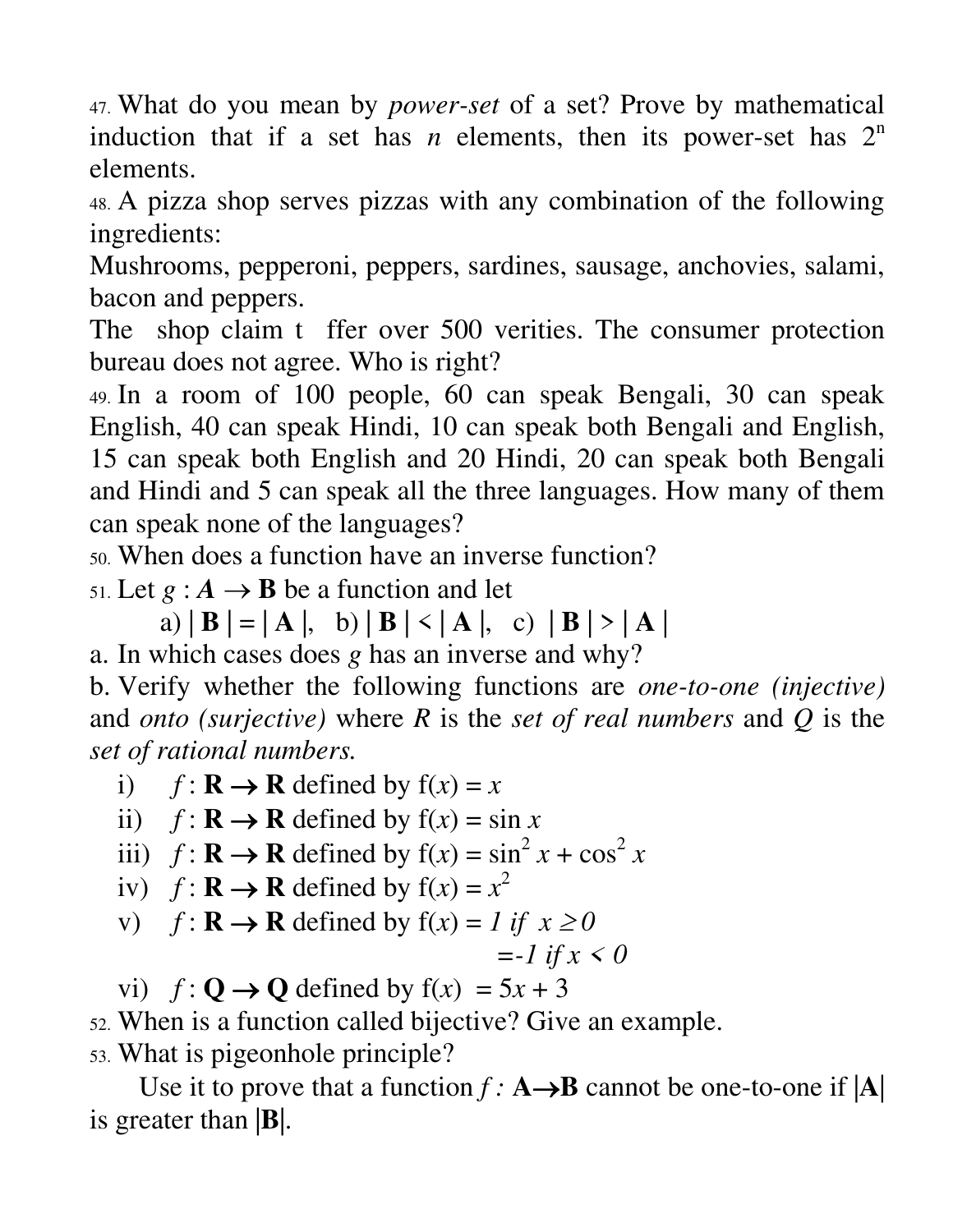54. Find out whether the following relations are equivalent relations are not?

i)  $x \rho y$  if and only if  $x = y$ ,  $\forall x, y \in \mathbb{R}$ 

ii)  $x \rho$  y if and only if  $x \leq y$ ,  $\forall x, y \in \mathbb{R}$ 

iii)  $x \rho$  y if and only if  $x - y$  is divisible by 5,  $\forall x, y \in I$ 

(R is the set of real numbers and I is the set of integers)

55. Find out the equivalence classes for the equivalence relations above. 56. Prove the following by mathematical induction or otherwise.

a)  $S(n) = 1 + 2 + 3 + ... + n = n(n+1)/2$ 

- b)  $5^n 4n 1$  is exactly divisible by 4, n is a non-negative integer.
- $\alpha$  n<sup>3</sup> + 2n is exactly divisible by 3, n is a non-negative integer.
- d)  $3^n > 2n$ , n is a non-negative integer.

57. Let A be a set with 8 elements. How many three-element subsets does A have?

58. Let  $X = \{a, b, c\}$ . Count the number of ordered samples of size four from X, where a) Repetition is allowed, b) Repetition is not allowed

59. Consider the word ELEVEN. Find out the following.

- i) The total number of permutations of the word.
- ii) How many of them begin and end with E?
- iii) How many of them have the three E's together?
- iv) How many of them begin with E and end with N?

60. Let  $f: \mathbf{A} \rightarrow \mathbf{B}$  be a function and let  $|\mathbf{A}| = m$  and  $|\mathbf{B}| = n$ . Then how many such functions *f* are possible? How many of them are i) one-toone and ii) onto?

61. How many four-digit decimal numbers are there? How many of them have no digit lower than 3?

62. How many six-digit decimal numbers with no leading 0 are there which do not repeat a digit? How many of them are divisible by 5?

63. A number like 23132, which reads the same forward and backward, is called a palindrome. Answer the following.

64. How many three-digit palindromes are there in radix 10?

65. How many *n*-digit palindromes are there in radix 10?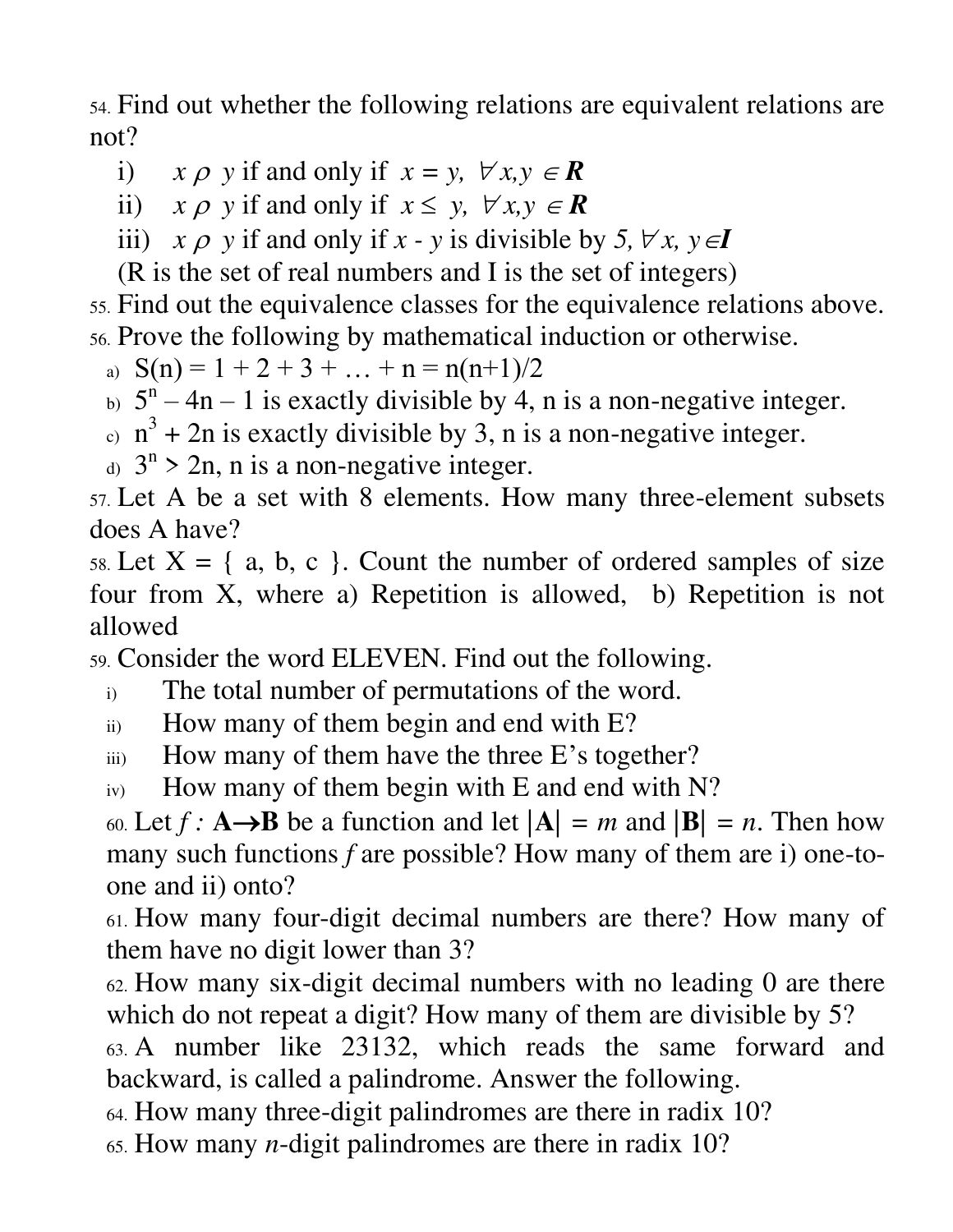66. How many *n*-digit palindromes with no leading 0's are there in radix 10?

67. A number consisting of the bits 0 and 1 only is called a binary number.

68. How many *n*-bit binary numbers are there?

69. How many *n*-bit palindromes are there in radix 2?

70. How many *n*-bit palindromes with no leading 0's are there in radix 2?

71. How many ternary numbers can be represented by the sequence *a<sup>0</sup>*  $a_1 a_2 ... a_{n-1}$ 

72.  $a_i \in \{0,1,2\}$  for  $i=0,1,2, \ldots n-1$ . If the leftmost position is reserved for sign, then how many positive *ternary* numbers can be represented by the sequence?

73. A box of *n* distinct marbles are marked *1.. n*. How many distinct sequence of *k* marbles can be chosen

i) if the chosen is returned back to the box.

ii) if the chosen is not returned back to the box.

74. A box of *n* distinct marbles are marked *1.. n*. How many unordered sequence of  $k$  marbles can be chosen i) if the chosen is returned back to the box.

ii) if the chosen is not returned back to the box

75. In how many ways *k* marbles can be chosen from a box containing *m* identical *red* marbles and *n* identical *blue* marbles.

76. State and prove the generalized principle of inclusion and exclusion. An unmindful office bearer is carrying *n* letters for *n*  different addressees. How many ways all the letters can be dispatched to all the addresses, with none of them getting the right one?

77. The prime numbers less than or equal to 10 are 2,3,5 and 7. Determine the number of primes lying in between 1 and 100.

78. Find the generating function for the infinite sequence 1, λ,  $\lambda^2$ ,  $\lambda^3, \ldots$ , where  $\lambda$  is a fixed constant.

79. Solve the following recurrence relations.

i)  $y_n + 2y_{n-1} - 15y_{n-2} = 0$  for  $n \ge 2$  and  $y_0 = 0$ ,  $y_1 = 1$ .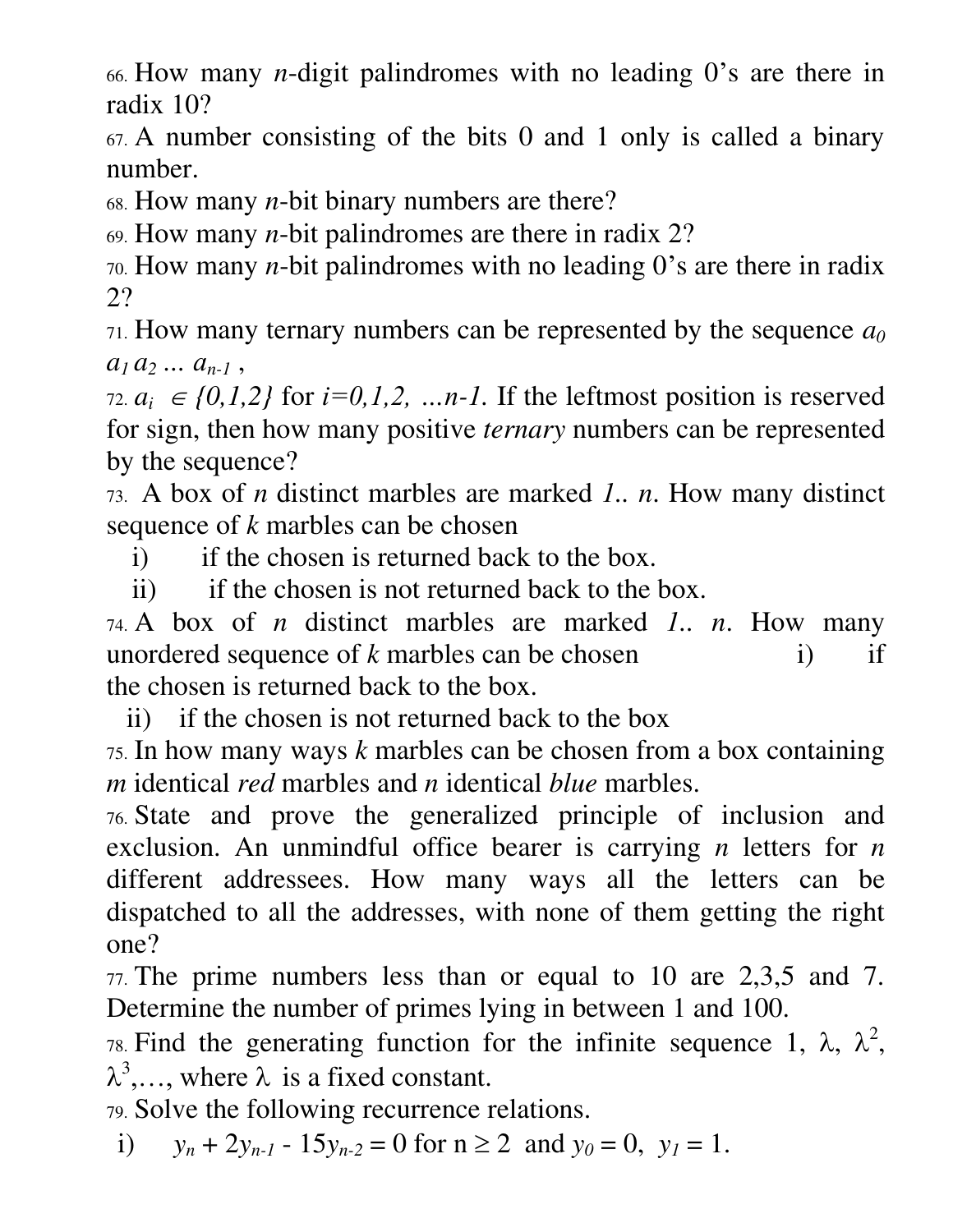ii)  $y_n - y_{n-1} - y_{n-2} = 0$  for  $n \ge 2$  and  $y_0 = 0$ ,  $y_1 = 1$ .

iii)  $2x_{n+1} - x_n = (1/2)^n$ , for  $n \ge 1$  and  $x_1 = 2$ .

80. How many distinct integral solutions are there for

 $x_1 + x_2 + x_3 + x_4 = 20$ 

subject to restrictions  $0 \le x_1$ ,  $x_2 \le 5$ ;  $2 \le x_3 \le 6$ ;  $x_4 \ge 13$ . 81. Solve the Inhomogeneous Difference Equation (IDE):

 $2x_{n+1} - x_n = (1/2)^n$ , given that  $x_1 = 2$ .

82. How many ways can a moneychanger give changes to a hundredrupee note into two-rupee notes, five-rupee notes, ten-rupee notes, twenty-rupee notes and fifty-rupee notes?

83. Count the number of labeled graphs with  $n \ge 2$  vertices and  $e \le$  ${}^nC_2$ edges.

84. Use generating function concept to determine the number of unordered samples of size *k* from a box of *n* distinct articles.

85. What do you mean by worst-case time complexity of an algorithm?

86. Define Big–Oh(O), Big–Omega( $\Omega$ ) and Big–Theta( $\theta$ ) notation. Give examples.

87. Prove that  $g(n)=\Omega(f(n))$  if and only if  $f(n)=O(g(n))$ .

88. Distinguish in between time-complexity and space-complexity of an algorithm. What is the minimum space-time requirement for adding up *n* numbers.

89. There are two algorithms-one is exponential-time and another is polynomial-time, which one is faster and why?

90. Out of the two approaches to generate a sequence of Fibonacci numbers iterative and recursive, which one would you prefer? Give reasons.

91. Show that  $f(x) = x^2 + 2x + 1$  is  $O(x^2)$ .

92.Define Power Set?

93.What do you mean by Injective Mapping? Give example.

94. Define Mutually Exclusive and Exhaustive Events.

95.What is noise level?

96. Define Classical Definition of Probability. What are its limitations?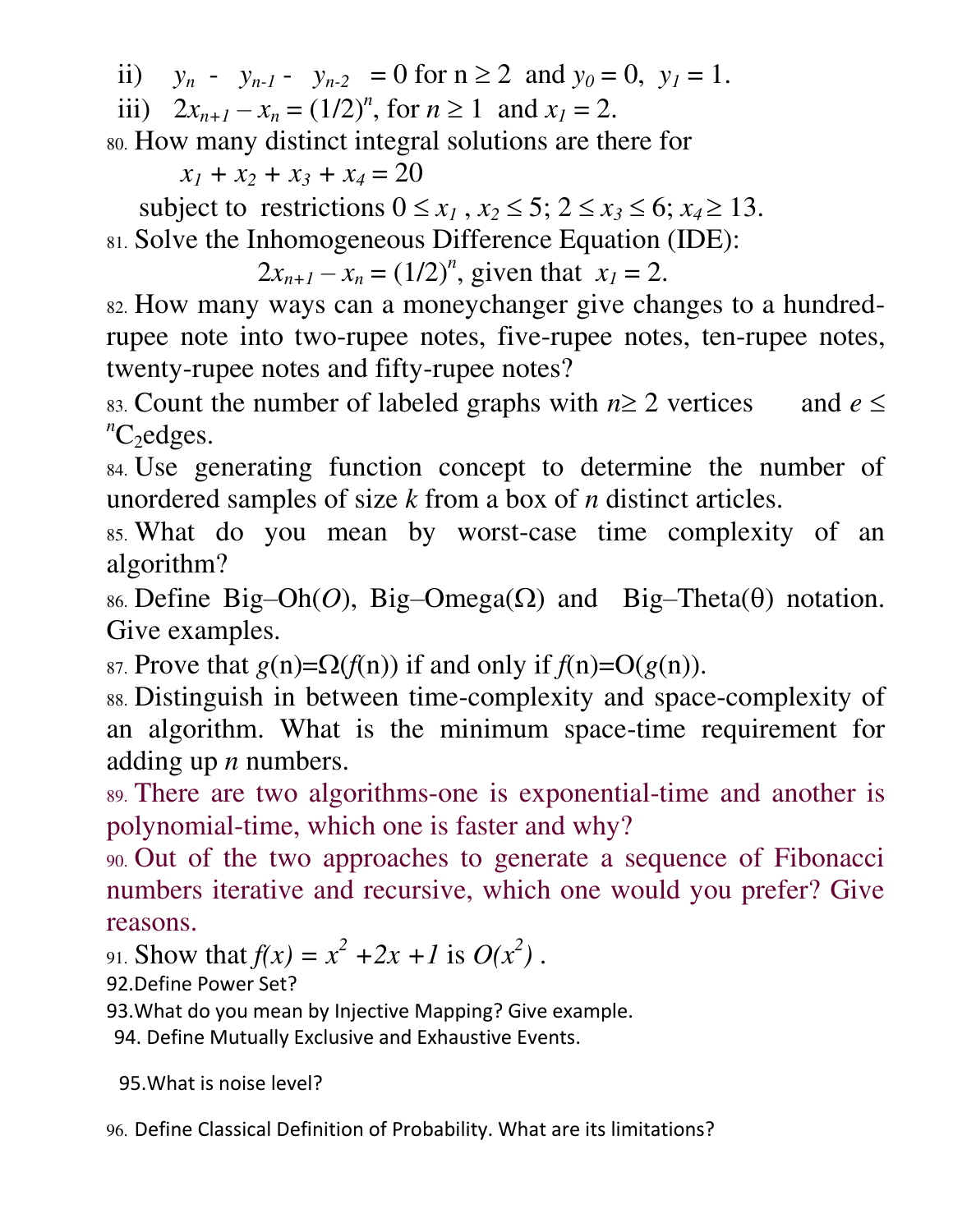97. An article manufactured by a company consists of two parts I and II. In the process of

manufacture of part I, 9 out of 100 are likely to be defective. Similarly, 5 out of 100 are likely to be defective in the manufacture of part II. Calculate the probability that the assembled article will not be defective.

98. State & prove the Distributive Property (Set Theory) (not by Venn Diagram).

99. State & prove the De Morgan's Laws (Set Theory) (not by Venn Diagram).

100. Define Cartesian Product of a Set with an example?

101.What do you mean by Equivalence Relation?

102. A Relation *ρ* is defined on the set Z (Set of all Integers) by

## "*aρb if and only if a-b is divisible by 5*"*for a, b Є Z*

 Examine if *ρ* is (i) Reflexive (ii) Symmetric (iii) Transitive 103. Let S={ 1,2,3,4} , T={a,b,c,d}

Explain with reason whether the following relations  $f_1$  and  $f_2$  between S and T are Mappings from S to T.

> (i)  $f_1 = \{(1, a), (1, b), (2, c), (3, c), (4, d)\}\$ (ii)  $f_2 = \{(1, b), (2, b), (3, c), (4, d)\}\$

104. Define Mutually Exclusive and Exhaustive Events.

105. Give a big-O estimate for  $f(x)=(x+1)\log(x^2+1)+3x^2$ ?

106. Find the number of positive integers not exceeding 100 that are not divisible by 5 or

by 7.Use the principle of Inclusion and Exclusion

107. State & Prove the Generalized Pigeon-Hole Principle

108. Which of the following are valid arguments? Justify your answer:

 $(i)(P\rightarrow Q)$ ,  $(\sim Q\rightarrow R)$ ,  $\sim R$ ,  $\therefore P$ 

 $(ii)(A \rightarrow (B \rightarrow C))$ , B,  $\therefore (A \rightarrow C)$ 

109. What are Existential and Universal Quantifiers? Illustrate with suitable example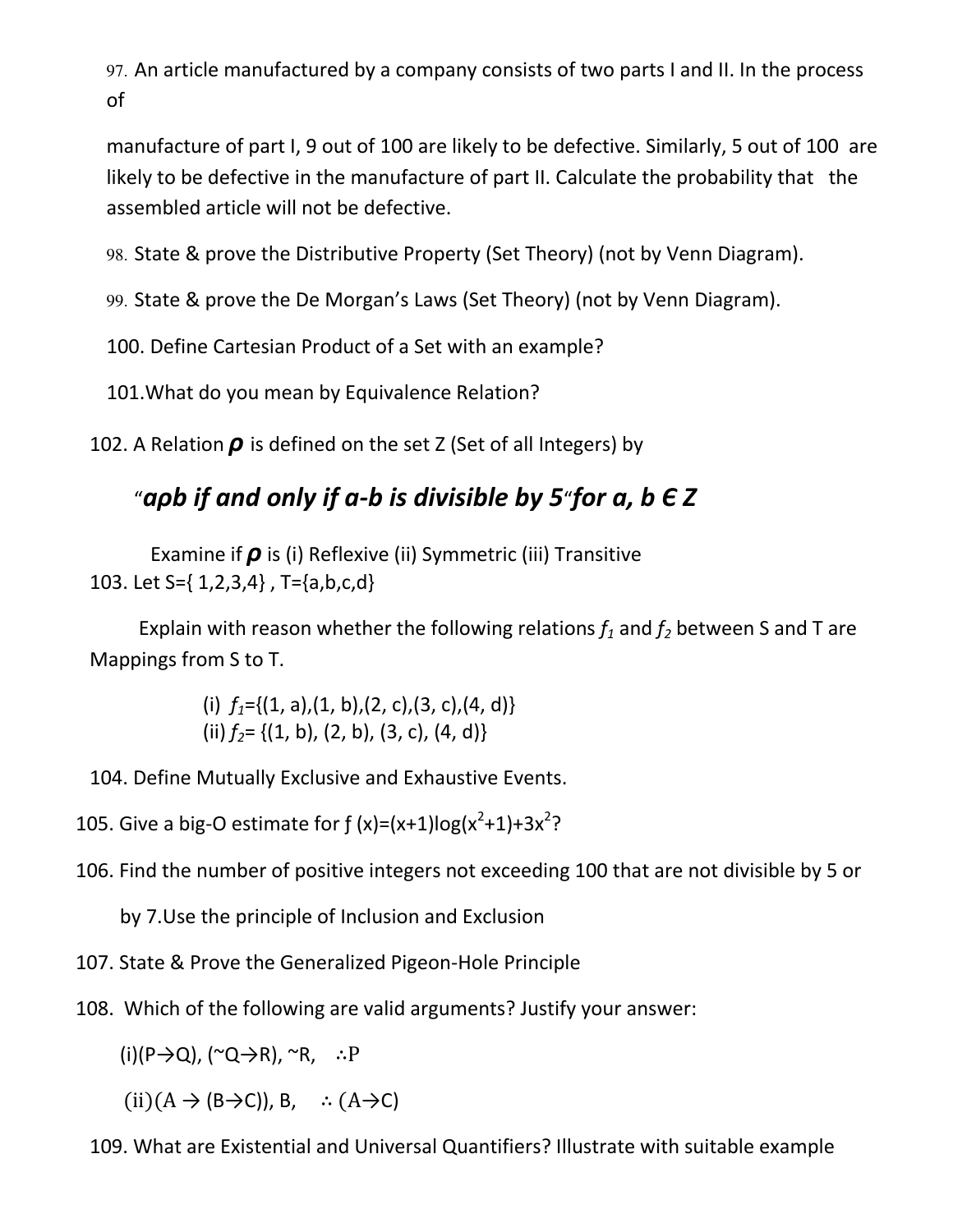110. What is Proposition? What are the five basic Connectives?

111. What is Tautology and Absurdity?

112. Prove that i)  $[(p/\n\alpha) \rightarrow r] \rightarrow [p \rightarrow (q\vee r)]$  is a Tautology.

ii)  $[(p\rightarrow q) \land (r \rightarrow s) \land (p \lor r)] \rightarrow (q \lor s)$ 

113. i) Is the following a Probability Density Function (P.D.F)?

$$
f(x) = \begin{cases} 2x, & 0 < x \le 1 \\ 4-2x, & 1 < x \le 2 \\ 0, & \text{elsewhere} \end{cases}
$$



obtain P {(2x+3)>5}. (Here P denotes Probability)

114. If  $p\rightarrow q$  is a proposition, then construct the truth table for its Opposite,

Converse and Contrapositive expression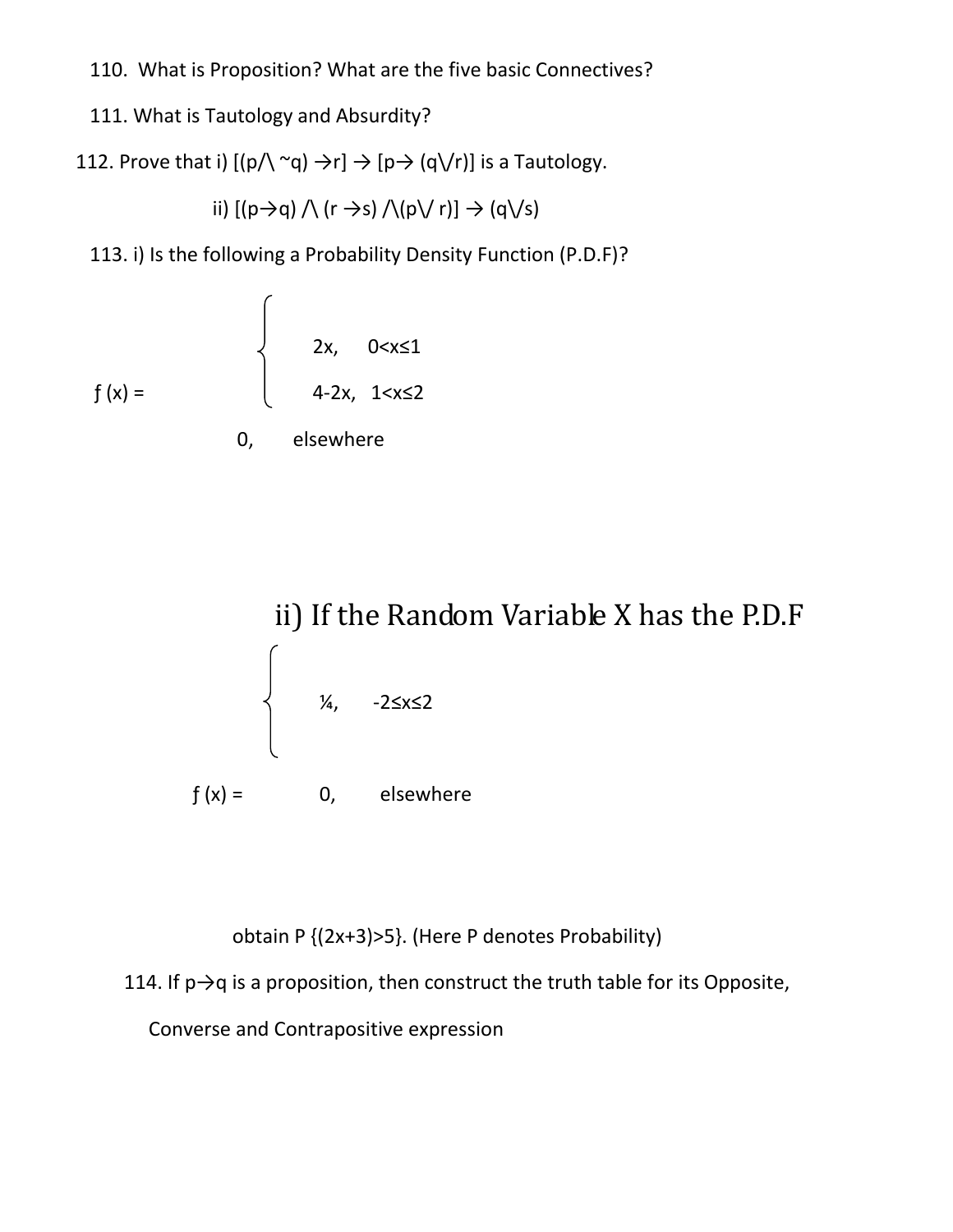## **Gr B: Numerical Methods and Algorithms**

1. 'Gaussian elimination method can be used to solve any set of linear equations.' – Justify.

*2.* What is partial pivoting? Write an algorithm to solve the system of linear equations **AX** = **B**, [*Hints*: at first reduce the augmented matrix [**A**, **B**] to upper-triangular form and then perform back-substitution to get the final solution.]

3. Use *Gaussian* elimination *Method* to determine the inverse of **A**. Verify your answer.

$$
\begin{bmatrix} 1 & -2 & 3 \\ -2 & 4 & -5 \\ 1 & -5 & 3 \end{bmatrix}
$$

4. Solve the system of linear equations by *iteration method.*

 $3x - y = 5$ 

*x+2y = 4* 

5. Solve the equation  $x^2 - \sin x = 5$  by *Newton-Raphson method.* 

*6.* What are the norms that can be used to measure the distance of the curve *y = f(x)* from the given data-set, in *least-square curve-fitting?* 

7. Find the curve  $y = Cx^a$  which passes through the points  $(1, 0.6)$ ,  $(2, 1.9)$ ,  $(3, 4.3)$ ,  $(5, 1.9)$ 12.6). Use the change of variables  $X = ln(x)$ ,  $Y = ln(y)$  to linearise the data points.

*8.* Use *Runge-Kutta method* to solve the equation  $dy/dx = -xy$ , at  $y(x=0.2)$  given  $y(x=0.2)$ *0)*=1*.* 

9. Compare and contrast between *Runge-Kutta method* and *Euler method* for solving differential equations.

10. What is noise level?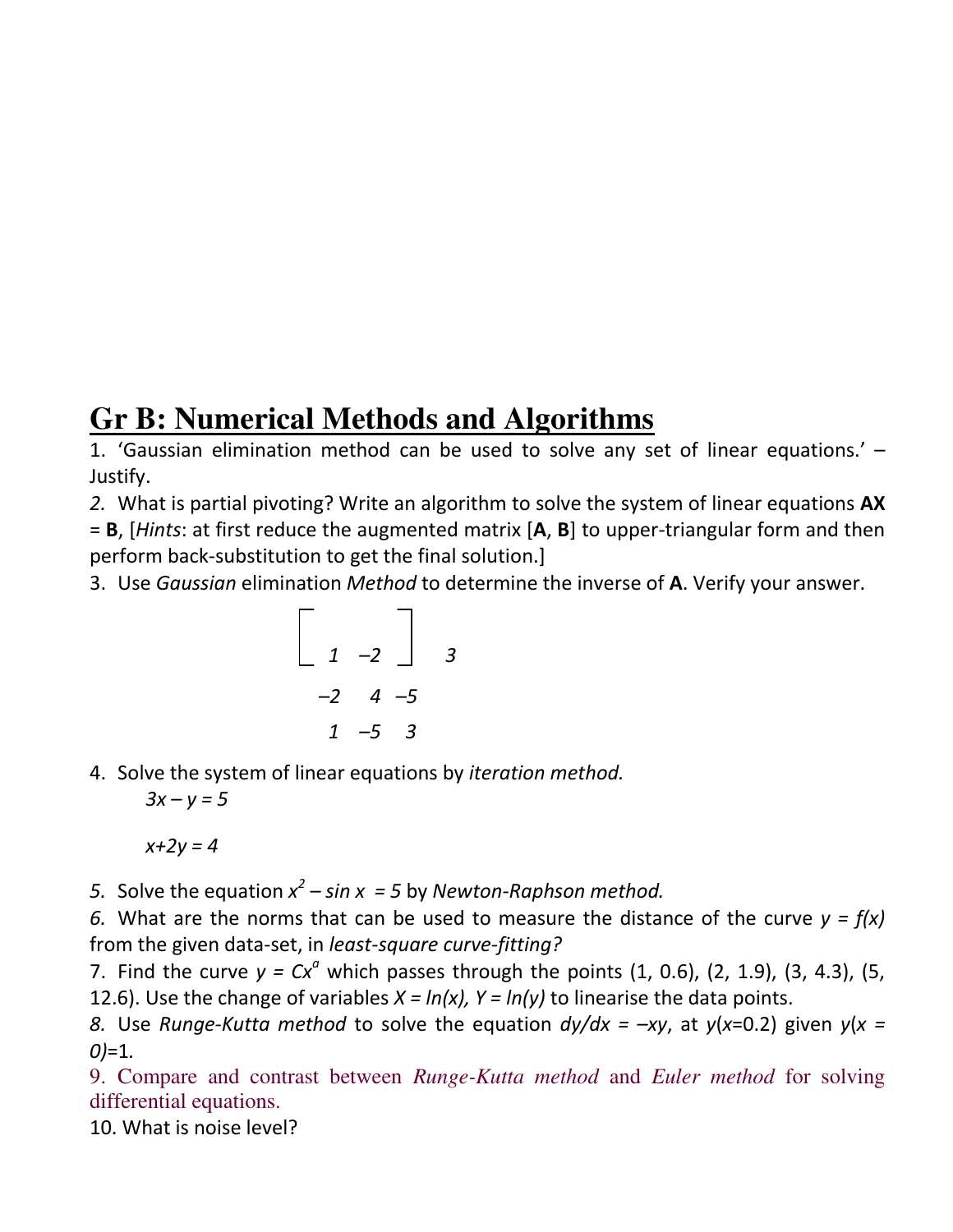11. In an examination the number of candidates who secured marks between certain

\_\_\_\_\_\_\_\_\_\_\_\_\_\_\_\_\_\_\_\_\_\_\_\_\_\_\_\_\_\_\_\_\_\_\_\_\_\_\_\_\_\_\_\_\_\_\_\_\_\_\_\_\_\_\_\_\_\_\_\_\_\_\_\_\_

limits were as follows:

| No. of candidates : 41 62<br>65<br>50<br>-17 | <b>Marks</b> | $: 0-19$ 20-39 40-59 60-89 80-99 |  |  |
|----------------------------------------------|--------------|----------------------------------|--|--|
|                                              |              |                                  |  |  |

Estimate the number of candidates getting marks less than 70.

12. Find the number of significant figures in  $V_A$ =1.8921, given its relative error as 0.1x10<sup>-2</sup>

- ;  $V_A$  being the approximate value.
- 13. What do you mean by 'Round off Errors' & 'Truncation Errors' in Numerical Data?
	- 14. Use Lagrange's Interpolation to find the value of ƒ (x) for x=2; given the

following table:

|  | x: 0 1 3 4         |  |
|--|--------------------|--|
|  | $f(x):$ 5 6 50 105 |  |

1

15. Evaluate  $\int (4x-3x^2)dx$ , taking 10 intervals, by Trapezoidal Rule. Find the absolute 0

& relative errors in your result.

16. Use Lagrange's Interpolation to find the value of  $f(x)$  for  $x=0$ ; given the

following table:

 $x: -1 -2 2 4$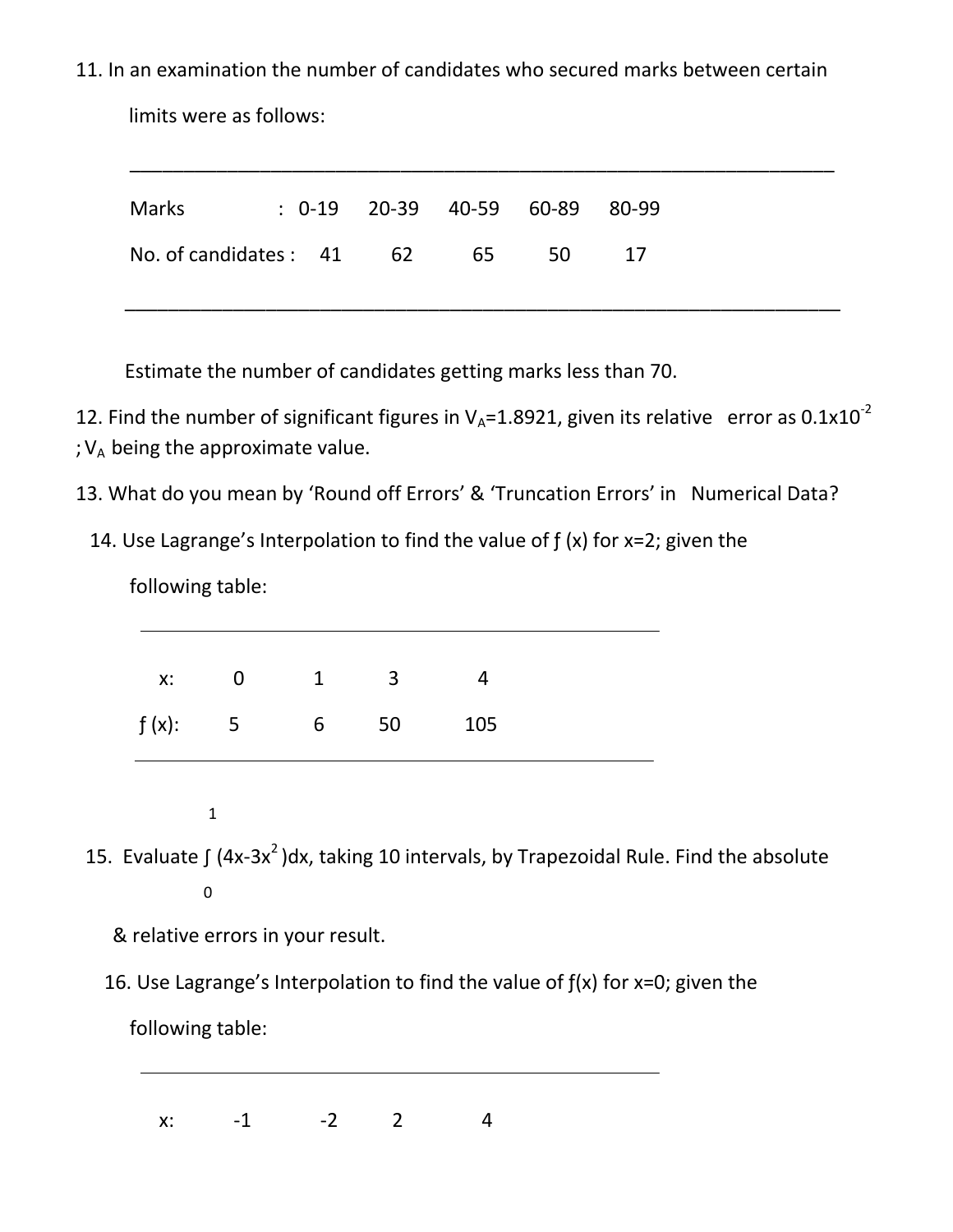|  | $f(x):$ -1 -9 11 69 |  |  |
|--|---------------------|--|--|
|  |                     |  |  |

1.6

 17. Evaluate ∫ (x+1/x) dx, correct upto 2 significant figures, taking 4 intervals, by 1.2

(i)Trapezoidal Rule, (ii) Simpson's one-third Rule

18. What is Interpolation? Derive Newton's Forward Interpolation Formula

(Without the error term)

20. Find, by suitable interpolation formula, the value of  $f(1.42)$  from the

following table (correct up to three significant figures)

| x: 1.1              | 1.2 | 1.3   | 1.4    |
|---------------------|-----|-------|--------|
| $f(x): 7.831$ 8.728 |     | 9.697 | 10.744 |

21. Write down the approx. value of  $\pi$  / 4 correct up to four significant

figures and then find Relative Error.

22. What is Bisection method? Discuss Bisection method for finding a simple real root of an equation  $f(x) = 0$  lying in the interval [a, b]. Show that the method is certain to coverage.

24.Write the algorithm for Newton Raphson method

25. Use Lagrange's Interpolation to find the value of ƒ (x) for x=102; given the

following table: